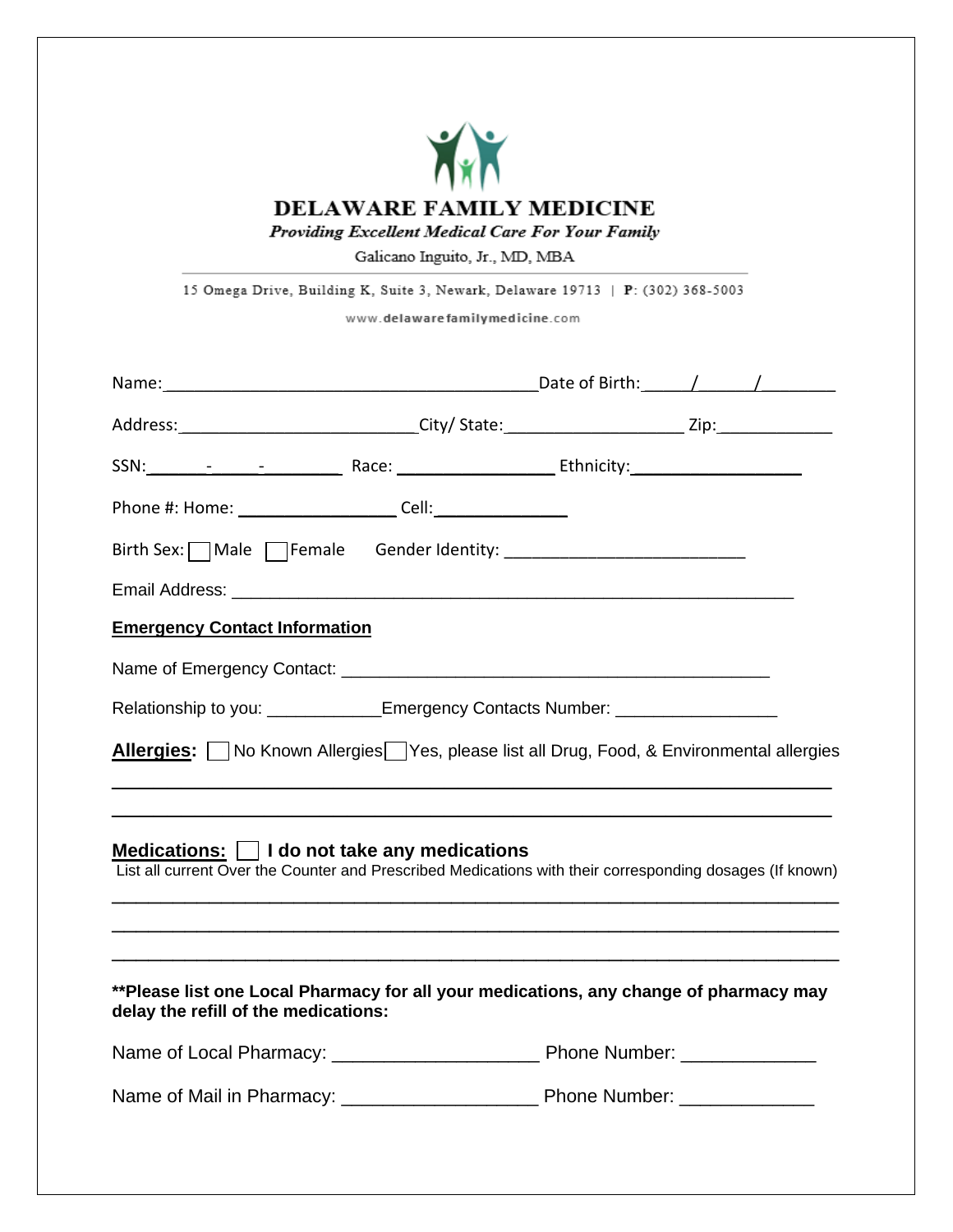#### **Personal Medical History:**

 $\Box$  No Known Problems  $\Box$  Yes. If so, please list all current & past medical problems.

\_\_\_\_\_\_\_\_\_\_\_\_\_\_\_\_\_\_\_\_\_\_\_\_\_\_\_\_\_\_\_\_\_\_\_\_\_\_\_\_\_\_\_\_\_\_\_\_\_\_\_\_\_\_\_\_\_\_\_\_ \_\_\_\_\_\_\_\_\_\_\_\_\_\_\_\_\_\_\_\_\_\_\_\_\_\_\_\_\_\_\_\_\_\_\_\_\_\_\_\_\_\_\_\_\_\_\_\_\_\_\_\_\_\_\_\_\_\_\_\_ \_\_\_\_\_\_\_\_\_\_\_\_\_\_\_\_\_\_\_\_\_\_\_\_\_\_\_\_\_\_\_\_\_\_\_\_\_\_\_\_\_\_\_\_\_\_\_\_\_\_\_\_\_\_\_\_\_\_\_\_

\_\_\_\_\_\_\_\_\_\_\_\_\_\_\_\_\_\_\_\_\_\_\_\_\_\_\_\_\_\_\_\_\_\_\_\_\_\_\_\_\_\_\_\_\_\_\_\_\_\_\_\_

## **Procedures & Surgeries:**

None Yes (**If so, please add dates.** Ex: Tonsillectomy,2005)

|                                                                                                    | <b>Family History</b> |        |        |                | Negative                                                           | Unknown                                                                                   | Adopted                 |                         |
|----------------------------------------------------------------------------------------------------|-----------------------|--------|--------|----------------|--------------------------------------------------------------------|-------------------------------------------------------------------------------------------|-------------------------|-------------------------|
| Type                                                                                               | Mother                | Father | Sister | <b>Brother</b> | Grandmother<br>Maternal                                            | Grandmother<br>Paternal                                                                   | Grandfather<br>Maternal | Grandfather<br>Paternal |
| Alzheimer's                                                                                        |                       |        |        |                |                                                                    |                                                                                           |                         |                         |
| Arthritis                                                                                          |                       |        |        |                |                                                                    |                                                                                           |                         |                         |
| Cancer                                                                                             |                       |        |        |                |                                                                    |                                                                                           |                         |                         |
| <b>Diabetes</b>                                                                                    |                       |        |        |                |                                                                    |                                                                                           |                         |                         |
| <b>Heart Disease</b>                                                                               |                       |        |        |                |                                                                    |                                                                                           |                         |                         |
| High Cholesterol                                                                                   |                       |        |        |                |                                                                    |                                                                                           |                         |                         |
| Hypertension                                                                                       |                       |        |        |                |                                                                    |                                                                                           |                         |                         |
| <b>Kidney Disease</b>                                                                              |                       |        |        |                |                                                                    |                                                                                           |                         |                         |
| <b>Mental Illness</b>                                                                              |                       |        |        |                |                                                                    |                                                                                           |                         |                         |
| Osteoporosis                                                                                       |                       |        |        |                |                                                                    |                                                                                           |                         |                         |
| <b>Seizures</b>                                                                                    |                       |        |        |                |                                                                    |                                                                                           |                         |                         |
| <b>Thyroid Disease</b>                                                                             |                       |        |        |                |                                                                    |                                                                                           |                         |                         |
| OTHER:                                                                                             |                       |        |        |                |                                                                    |                                                                                           |                         |                         |
|                                                                                                    |                       |        |        |                |                                                                    | Alcohol Use: Never Past Current *Please circle if applicable: Beer   Wine   Liquor        |                         |                         |
| Tobacco Use: □ Never □ Past□ Current                                                               |                       |        |        |                |                                                                    |                                                                                           |                         |                         |
| Please circle if applicable: Cigarettes  E-Cigarettes  Cigars   Vape   Oral   Pipe   Snuff         |                       |        |        |                |                                                                    |                                                                                           |                         |                         |
|                                                                                                    |                       |        |        |                |                                                                    | <b>Substance Abuse:</b> $\Box$ Never $\Box$ Past $\Box$ Current. Please specify the type: |                         |                         |
|                                                                                                    |                       |        |        |                | *This includes Marijuana Medical and recreational, Please Specify. |                                                                                           |                         |                         |
|                                                                                                    |                       |        |        |                |                                                                    |                                                                                           |                         |                         |
|                                                                                                    |                       |        |        |                | Marital Status: Single Married Divorced Widowed                    |                                                                                           |                         |                         |
|                                                                                                    |                       |        |        |                |                                                                    | Employment: Femployed Disability Retired Student Unemployed                               |                         |                         |
| <b>Exercise/Physical Activity:</b> Times per week: _____ Duration: _______ specify: ______________ |                       |        |        |                |                                                                    |                                                                                           |                         |                         |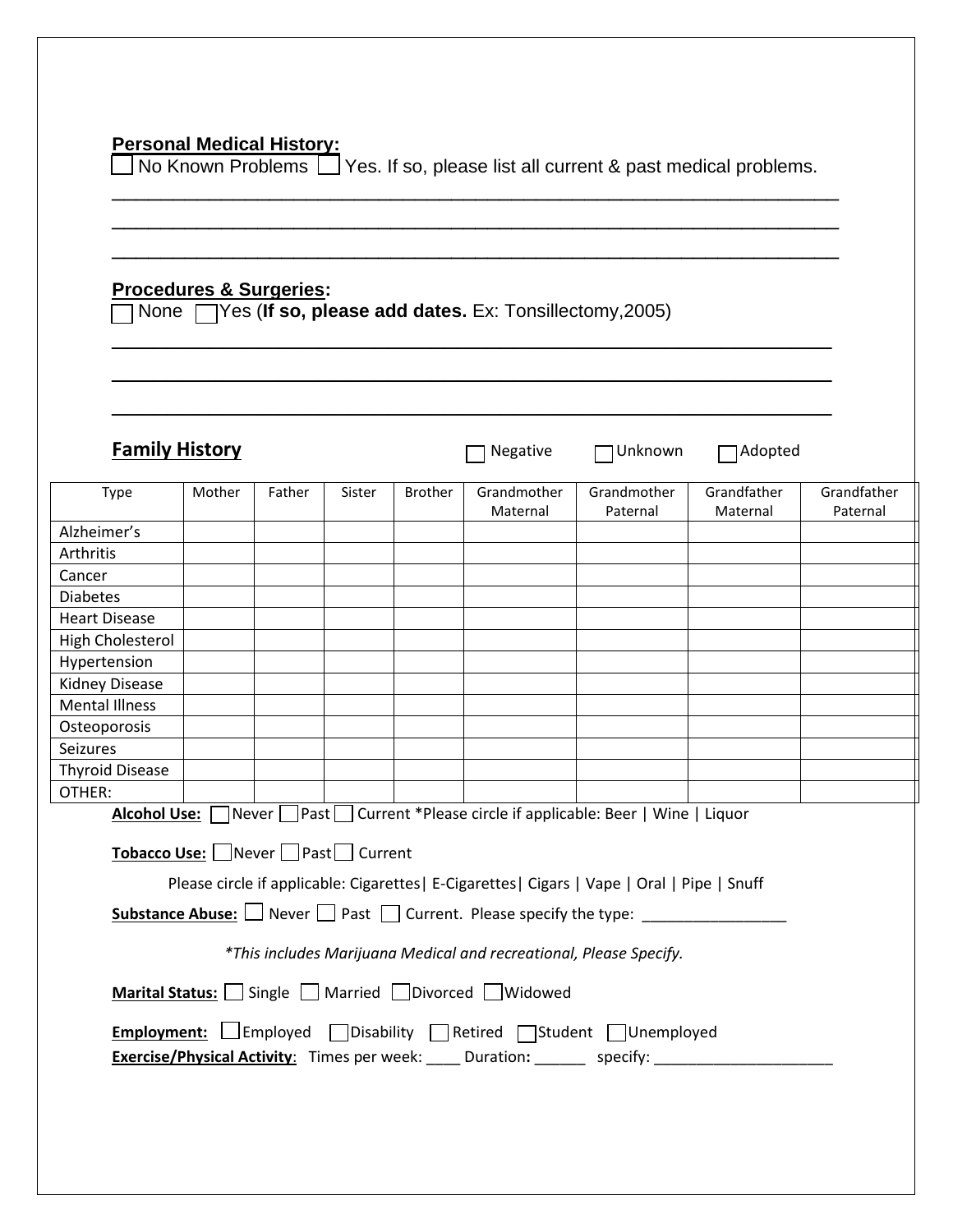### **IQ Health- Welcome to Your Secure Patient Portal**

We are excited to offer you a new informational system through United Medical Physicians called IQ Health. This System allows web-based interactions between patients and our office. You will be able to:

> **View your test results Request an appointment Request Medication Refills**

**Update demographic information Send and receive messages Keep track of your health**

 $\Box$  I wish to participate  $\Box$  I do NOT wish to participate

*\*\*\*If participating in IQ Health please make sure to provide your email on Page 1* **SATURDAY NO-SHOW FEE POLICY**

**(\_\_\_**\_\_\_\_\_\_\_**) Please initial.** We make every effort to provide prompt medical care to all of our patients. Should you need to cancel your appt. this must be done 48 hours prior to your appointment this allows other patients who may be waiting to see the doctor to use the available appointment time. A **NO SHOW** is when a patient fails to keep a scheduled appointment. A **NO SHOW** will generate a **\$50** fee and three no shows may require that you seek your medical care elsewhere. **If you receive one Saturday No Show you are no longer able to be scheduled on Saturdays.**

#### **Patient Privacy Consent Form**

I understand that, under the Health Insurance Portability & Accountability Act of 1996 (HIPAA), I have certain rights to privacy regarding my protected health information. I understand that this information can and will be used to:

- Conduct, plan and direct my treatment and follow-up among the multiple healthcare providers who may be involved in that treatment directly and indirectly.
- Obtain payment from third party payers.
- Conduct normal healthcare operations such as the quality assessments and physician certifications.

I have been informed by you of your Notice of Privacy Practices containing a more complete description of the uses and disclosures of my health information. I have been given the right to review such Notice of Privacy Practices prior to signing this consent. I understand that this organization has the right to change Notice of Privacy Practices from time to time and that I may contact this organization at any time at the address above to obtain a current copy of the Notice of Privacy Practices. I understand that I may request in writing that you restrict how private information is used or disclosed to carry our treatment, payment or healthcare operations. I also Understand you are not required to agree to my requested restrictions, but if you do agree then you are abounded to abide by such restrictions. I understand that I may revoke this consent in writing at any time, except to the extent that you have taken action relying on this consent.

Assignment of Benefits: I hereby assign all medical and surgical benefits to which I am entitled to including Medicare,Medicaid,Private Insurance and any other health plans to Galicano F. Inguito JR.,MD. I authorize than any holder of medical information about me, to release to my insurance company and to my supplemental insurer and information needed to determine these benefits payable for medical and related services provided by Galicano F. Inguito JR.,MD.

Signature: **Constant Constant Constant Constant Constant Constant Constant Constant Constant Constant Constant Constant Constant Constant Constant Constant Constant Constant Constant Constant Constant Constant Constant Con**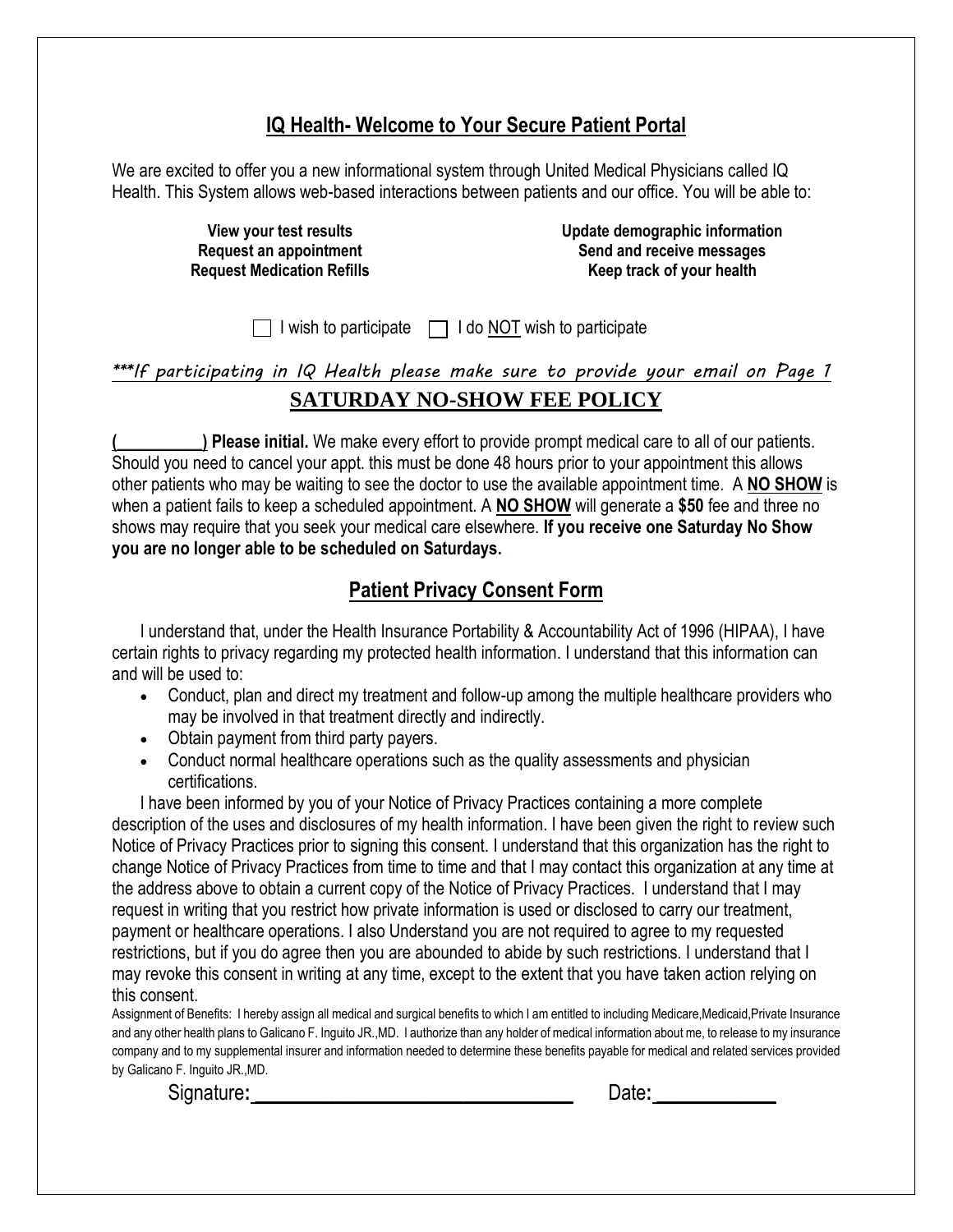# **OFFICE POLICY**

**Please take the time to read our office policy and initial beside each one.** This form applies to all of Delaware Family Medicine patients. If you have any questions please feel free to ask one of our staff members.

**( ) Patients with Insurance.** Although we bill the patient's insurance company for services rendered, the patient is financially responsible for all services. We are contracted with several insurance companies; it is your responsibility to make sure that our physician participates in your specific plan. In the event the patient's health plan denies coverage for any reason, the patient will be responsible for that payment in full. It is the patient's obligation to be familiar with their insurance co-payment and/or deductible amounts and amount must be paid in full at the time of visit.

**( ) Lapse of Coverage/ Self pay.** For patients without coverage, our office will charge a flat fee of **\$150.00**. The payment is due in full at the time of service and pricing may be subject to change.

**(\_\_\_\_\_\_\_) Physical vs Office Visit.** A "physical" or "preventive health exam" is a thorough review of your general well-being. An "office visit" is an appointment time to discuss new or existing problems. The distinction between a "physical" and an "office visit" is especially important when we submit a bill to your insurance company for that visit. If you don't specify when making the appointment that you would like a physical, then it will be scheduled as a regular office visit and you will have to make a new appointment to receive your physical.

**( ) Returned Checks** There will be a \$25.00 service fee for returned checks. If there are any acts of fraudulent behavior, the patient will be discharged from the practice.

**( ) Missed Appointments/ Same Day Cancellations** The office requires a twentyfour (24) hour notice for an appointment to be deleted. In the event that we are not notified in advance, the patient will be charged a \$25.00 "No-Show" fee. The fee must be paid prior to the patient's next office visit.

( ) **Courtesy** We will make every effort to provide prompt on-time service, the healthcare needs of each individual do not necessarily lend themselves to an exact schedule. We therefore appreciate your understanding and patience. Angry or foul language directed to our staff regardless of the issues involved will absolutely not be tolerated and will be grounds for immediate dismissal from our practice. We're sorry if you ever have to wait! We consider your time just as important as ours, so we try hard to get scheduling right. We do find that at least one contribution to increased wait times is when patients bring multiple health issues to an office visit. Please try to limit your visit to the most pressing issues, and schedule a second appointment for additional concerns. All of that being said, we never truly know what patient needs will be or what emergencies may arise. And we need your help! If everyone arrives on time and is prepared for their appointment, it makes it run more smoothly for everyone else. Thanks!

**( ) Prescription Refills** The issue of "medication refills" is often a sensitive one for patients. When people visit the office for a medication refill, it's really a follow-up on the medical condition, and intended with our patient's best interest in mind. A prescription medication is one that has the potential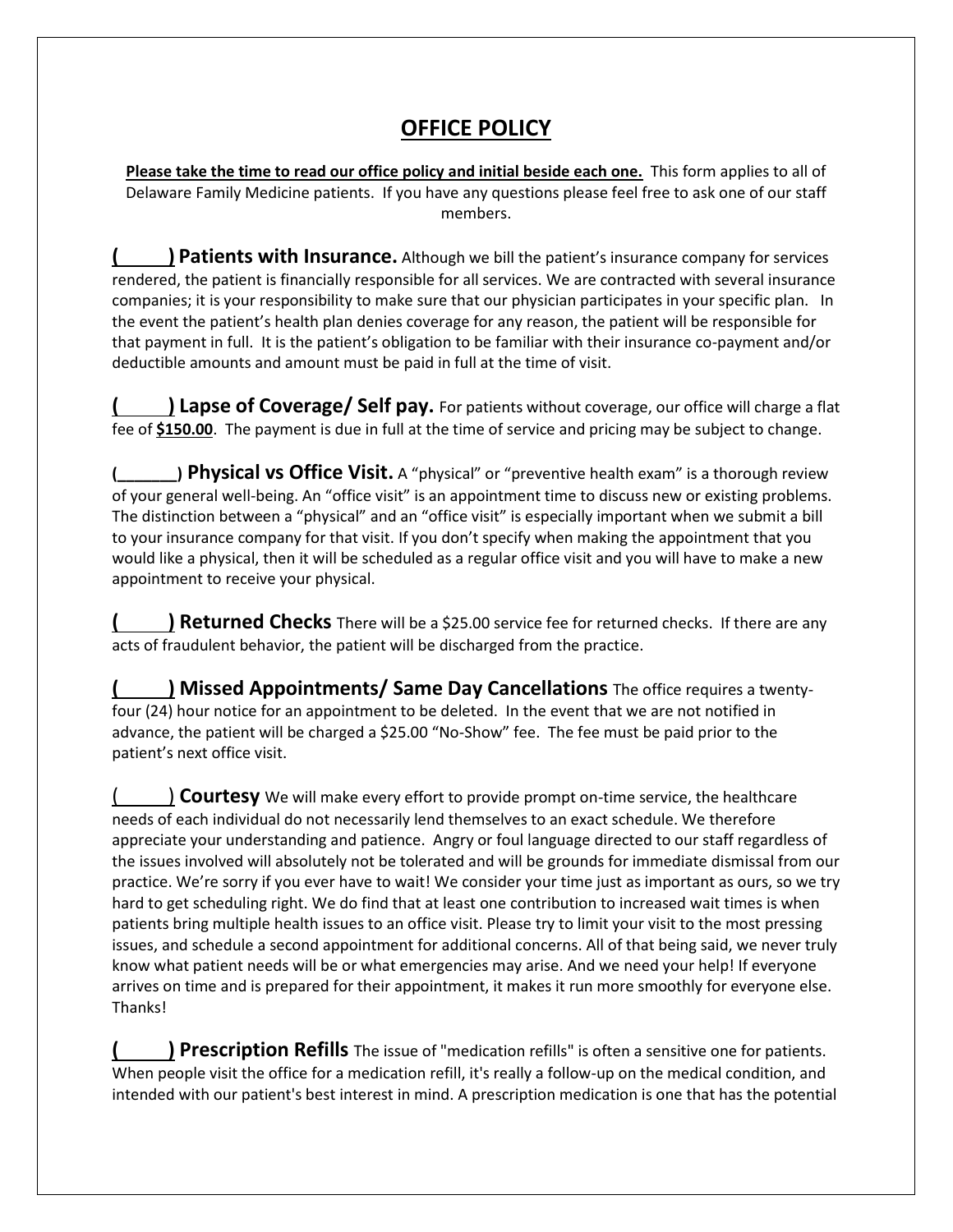for complications and we believe the prescriber has a responsibility to supervise the patient. As such, we ask that you schedule an appointment to have your prescriptions filled. In some cases, we deem there to be too much risk to approve refills without seeing you first. This can even be true of maintenance medicine. Some medications are best monitored with laboratory testing in addition to an office visit. These include cholesterol lowering medication, blood pressure and diabetes medication, and thyroid supplements. If you think you may need lab work prior to the office visit.

**(\_\_\_\_\_\_\_\_)** Refills of prescription medications that fall under the general category of CONTROLLED SUBSTANCES will require a weekly visit due to the new federal guidelines. Please be aware that refills may take up to 72 hours to process, **so please plan accordingly**. Your refill request may be denied should you fail to comply with our policy.

**(\_\_\_\_\_\_\_\_)** Our doctor **MUST SEE YOU** prior to prescribing a new RX, refills on **Antibiotics or Narcotics (Controlled medications)** and changing your existing medication. **NO** controlled medication will be prescribed over the phone, out of State, after hours, or weekends.

**(\_\_\_\_\_\_\_\_) If you have not been seen** the doctor within the past 6 months and need a refill, you must schedule an appointment to see doctor for your prescription refill, even if you are feeling fine. If you are out of town and need refill on your regular Rx then we will send 30 days' supply only if you were seen in the last 6 months otherwise please see a physician for your emergencies.

**(\_\_\_\_\_\_) Test Results:** Our office will only contact you if your tests are abnormal. A staff member will contact you if you need to take immediate action regarding your results. If the doctor needs to speak to you regarding your results, you will receive a phone call and be asked to schedule an appointment. If you wish to obtain a hard copy of your test results, please stop by our office and we will print them for you.

**() Messages & Referrals** We will try our best to respond to your messages within a 24-hour time period. Remember that if the office is very busy, the doctor may not be able to call back for several hours, and if there is a question about whether you should be seen, it is often better to request an appointment. Likewise, due to the nature of insurance-based healthcare, please also allow **48 to 72 HOURS** to process your referrals. Unfortunately, at this time we are currently not offering pain management services. Patients who require this service will be referred by the doctor to pain management. If we refer you to pain management or any other specialist the patient will have one month to set up an appointment with the specialist. Failure to do so will lead to non-compliance and will be discharged from practice.

**(** \_**) FMLA & Disability Forms** We do require that FMLA Forms & Short-Term DISABILITY Forms be completed **IN PERSON** during our regular office hours, at which time our providers may refer you to appropriate specialists for further evaluation and management.

**(**) **EMERGENCY OFFICE VISITS** If our doctor is seeing you on Emergency Basis then please stay focused on the reason for that day's visit. Remember doctor is seeing you in between scheduled patients. We will take care of your immediate problem first and schedule your routine visit on another day. Your regular prescriptions will not be filled on your emergency visit.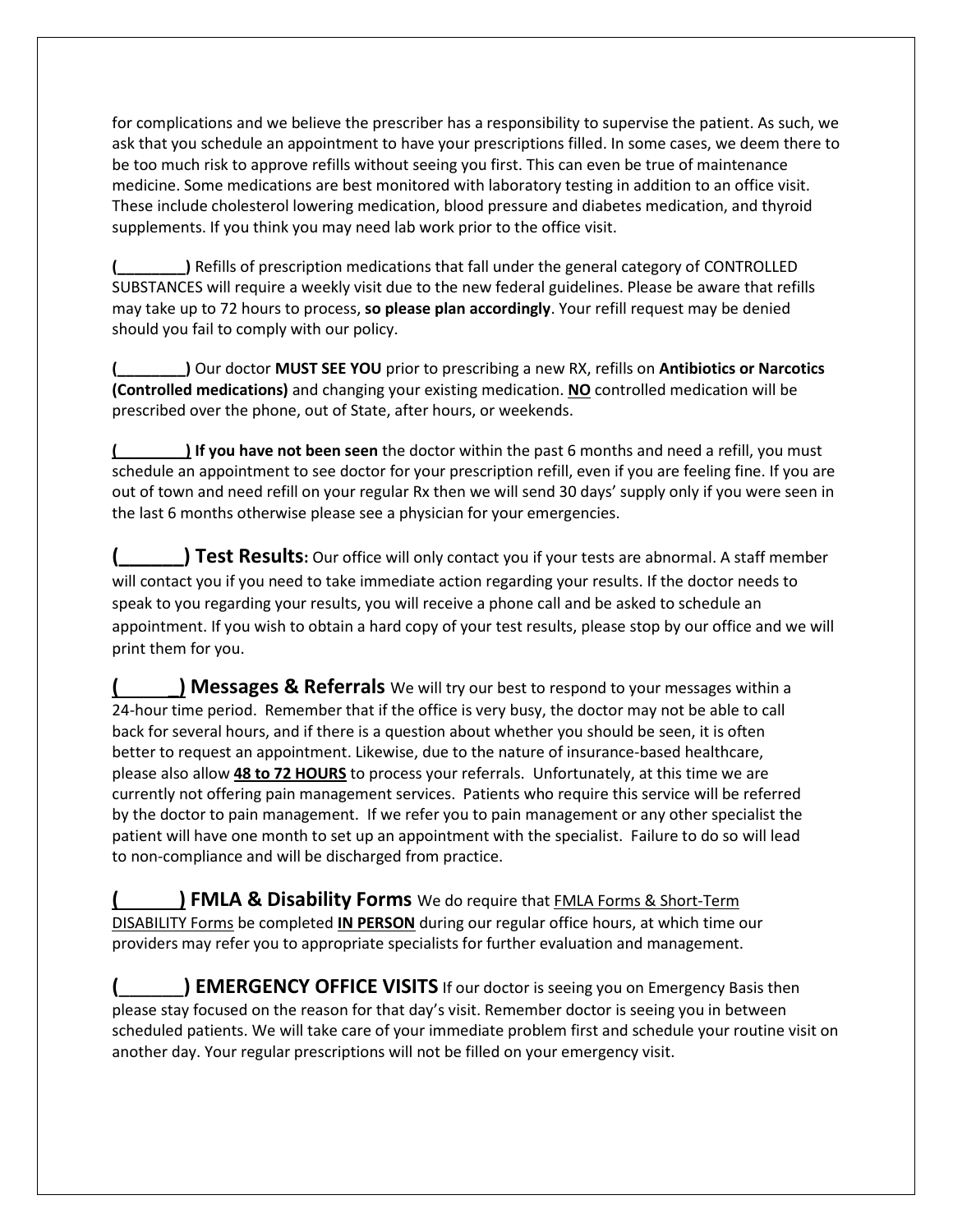**(**\_\_\_\_\_\_**) WALK-IN Policy.** We see our patients by appointment and do our best within the limits of circumstances that we can control, to see our patients on time. We feel that patients deserve our attention during the appointment time we have reserved for them. **We do not allow walk in appointments**, as it interferes with our ability to deliver safe medical care in a timely manner to all of our patients. To that end, we request that all patients call for an appointment time before coming to our offices. We DO have same day sick appointments available.

) **Telephone Calls During Office Hours (Return Phone Calls)** Our offices have no specific "telephone hours." During regular office hours you may call to schedule an appointment or to obtain information. If you wish to discuss a problem or ask a question of the physician, the receptionist will take your name, your phone number, and a brief description of the problem. The physician will then return your call as soon as time allows. Remember that if the office is very busy, the doctor may not be able to call back for several hours, and if there is a question about whether you should be seen, it is often better to request an appointment.

**(CUTSTANDING BALANCE POLICY** It is our policy that all past due accounts must be paid prior to making an appointment. If you are not able to pay balance in full, we will work with you to arrange a reasonable payment plan. If no resolution can be made, your account may be sent to the collection agency and possible discharge from the practice.

**(\_\_\_\_\_\_\_) Automatic Discharge** can occur if a patient has not been seen within the past 3 years. If that occurs you will be considered a new patient and will be scheduled accordingly. Other reasons for an automatic discharge are three no shows, abuse of staff, medications, facility, habitual noncompliance or anything deemed inappropriate behavior unfit for the practice. If dismissed for any of those reason you will not be welcomed back to the practice.

Signature: **Date: Date: Date: Date: Date: Date: Date: Date: Date: Date: Date: Date: Date: Date: Date: Date: Date: Date: Date: Date: Dete: Date: Dete: Dete: Dete: Dete: De**